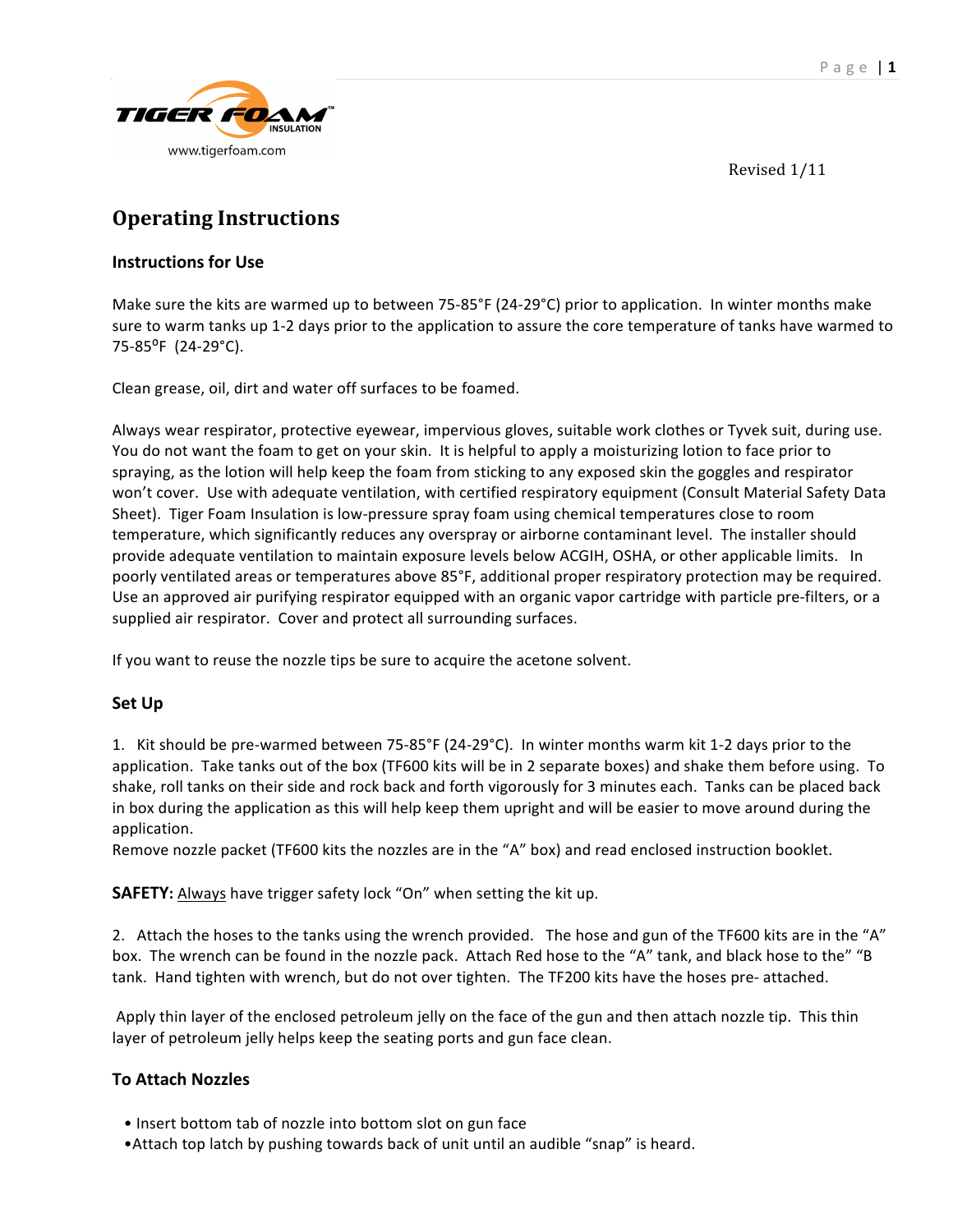

#### **Cone
Tip
Nozzle
(Round
Tip
End)**

- •
Conical
spray
pattern
- Directed, high-velocity flow
- •
Clear
and
solvent
cleanable
- Easily adapted for pour-in-place applications
- Better tip choice for overhead applications

#### Fan Tip Nozzle (Flat Tip end)

- •
Wide
vertical
spray
pattern
for
large
area
coverage
- •
Improved
uniformity
and
surface
appearance
- Speeds application and productivity
- •
Clear
and
solvent
cleanable

3. All nozzle tips are easily cleaned and solvent resistant. To reuse nozzles, have a container of acetone ready to drop the dirty tip in at the time of the tip change. The dirty tip must be placed in the acetone prior to its completely curing or the tip will not clean well. Cleaning nozzle tips more than twice is not recommended. Gun face can be kept clean by applying a thin layer of petroleum jelly to the face of the gun. This area can be cleaned
with
a
soft
cloth
to
remove
any
residue
that
may
accumulate.

4. With tanks upright, open both tank A & B valves completely. Tanks must be upright during use.

5. When spraying for the first time and with each new kit, dispense foam by squeezing the trigger only 1/4 to 3/4 open until desired output and spray pattern is achieved. This controllable metering is an advantage of the gun assembly, allowing the user complete control of the flow rate and spray pattern that best suits the application.

6. Once the trigger is squeezed it must be reactivated within 30 seconds or a new nozzle must be installed. Tips need to be changed every 8 minutes of continuous spray time and also if you stop spraying for more than 30 seconds. Failure to do this could result in getting off ratio between the A and B tanks. It can also result in **chemical
leakage
that
can
ruin
the
gun
and
hoses.** 

7. **IMPORTANT**: After releasing trigger, you can activate the trigger safety lock to prevent accidental discharge.

8. Do not remove hoses from tanks. Do not flush or clean hoses with air, water or solvent as this may compromise
gun
assembly,
which
might
affect
foam
quality.

### **Test
Spray**

Now you are ready to spray a test area on a piece of cardboard or into receptacle to ensure proper mixing.  $\frac{3}{4}$ " of
wet
foam
will
cure
to
1"
of
cured
foam.

If
a
thicker
application
is
desired
always
layer
the
foam
to
achieve
the depth of foam needed. When spraying foam, allow a minimum of 1 minute before applying more foam over freshly sprayed foam. Spray in layers 1-2" thick (2.5-5.1 cm) with each application. Trying to apply more than 2" (5.1
cm)
in
a
single
spray
will
pack
the
foam
and
may
result
in
lower
expansion
and
lower
yields.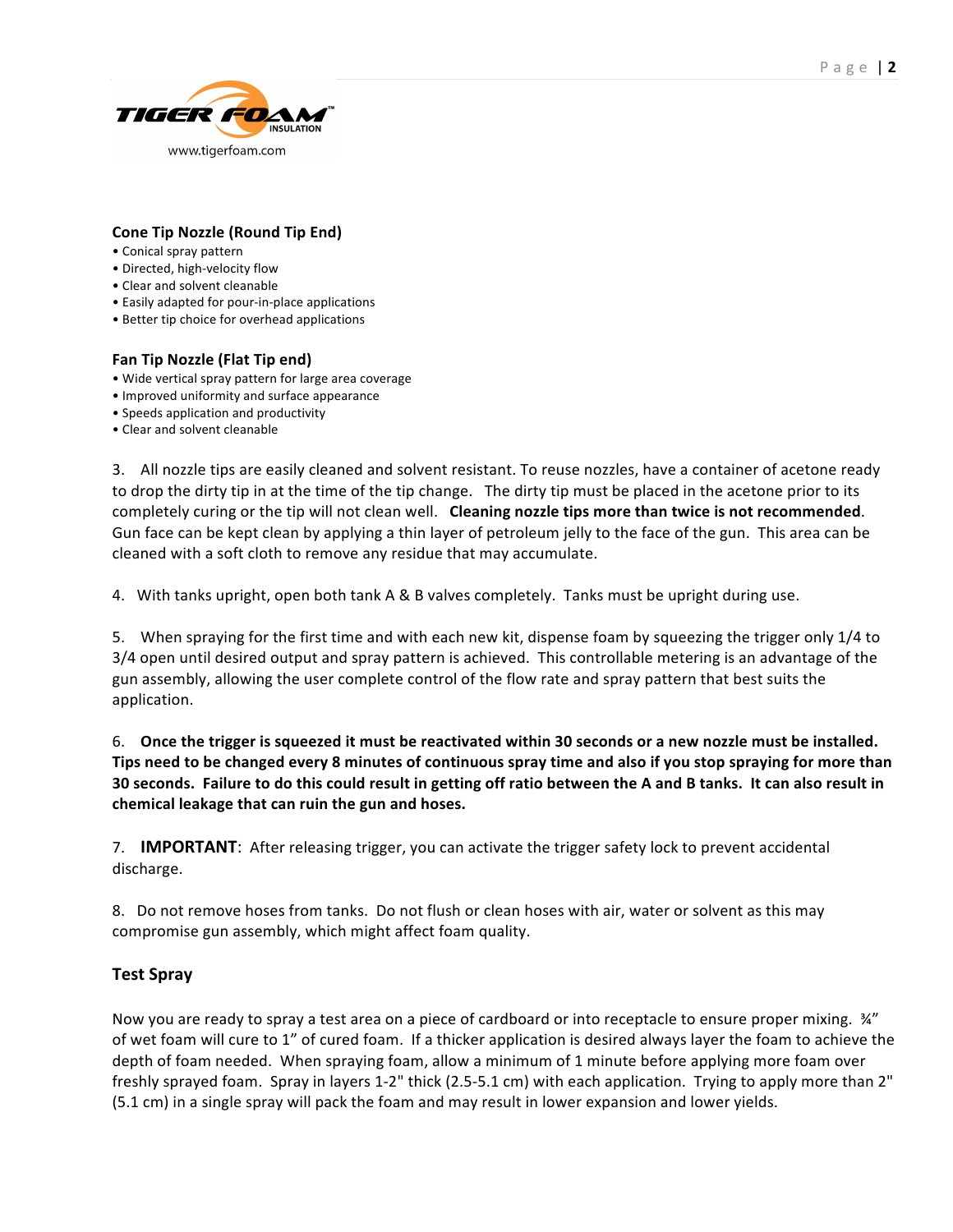

# **IMPORTANT
APPLICATION
NOTES:**

1. Product item numbers are designed to approximate the theoretical yields obtainable from each product. For example, TF600FR refers to 600 board feet optimum foam yield, (a board foot is a measurement term equal to 12"x12"x 1"). Actual yields will vary depending on factors such as ambient conditions, application technique, foam density, etc. See Technical Data Sheet for additional theoretical yield information.

2.
Various
U.S.
and
foreign
patents
cover
the
dispensing
system.

3. Suitability of this product for any particular purpose, such as achieving desired structural properties, performance specifications or application requirements must be determined by the end user, prior to use. Verification that product is properly applied and installed is also the responsibility of the end user.

4.

If
you
have
any
questions
about
this
product,
please
contact
your
Sales
Rep.

### **WARNINGS:**

Follow
safety
precautions
and
wear
protective
equipment
as
recommended.

This equipment includes respirator, goggles, and impervious gloves, and protective clothing such as a tyvek suit. Consult
Material
Safety
Data
Sheet
(MSDS)
for
specific
information.

Use only with adequate ventilation or certified respiratory equipment. NIOSH approved positive pressure supplied air respirator or a negative pressure half mask with organic vapor cartridge with particle pre-filters are recommended if exposure guidelines may be exceeded. Foam is very sticky and may be irritating to skin and eyes: therefore, wear impervious gloves, protective eyewear and suitable work clothes during use. It is helpful to apply a moisturizing lotion to face prior to spraying, as the lotion will help keep the foam from sticking to your skin. If liquid chemical comes in contact with skin, first wipe thoroughly with dry cloth, then rinse affected area with water. Wash with soap and water afterwards. Apply lotion if desired. If liquid comes in contact with eyes, immediately flush with large volume of clean water for at least 15 minutes and get medical help at once. If liquid chemical is swallowed, drink one to three glasses of water or milk and obtain immediate medical attention.

KEEP OUT OF REACH OF CHILDREN.

# **STORAGE
OF
KIT**

1.Close
tank
valves.

2. Do not store at temperatures above 120°F (490C) or below 50°F (10°C). Kits stored below 75°F must be given sufficient time (1-2 days) for the chemical to warm up to 75-85°F (24-29°C). Optimal storage temperatures are between 60°-80° (15-26°C).

3. Cover the prongs of the gun with petroleum jelly and a nozzle tip. This protects gun assembly from air exposure during storage. The nozzle tip should be left on during storage to keep the gun face clean.

SAFETY: Always have trigger safety lock "On" and close all supply valves during storage.

4. This is a good time to rinse any tips that were placed in the acetone for reuse. Simply rinse tip in water and make sure all residue is clear from tip before drying. Cleaning a nozzle more than twice is not recommended.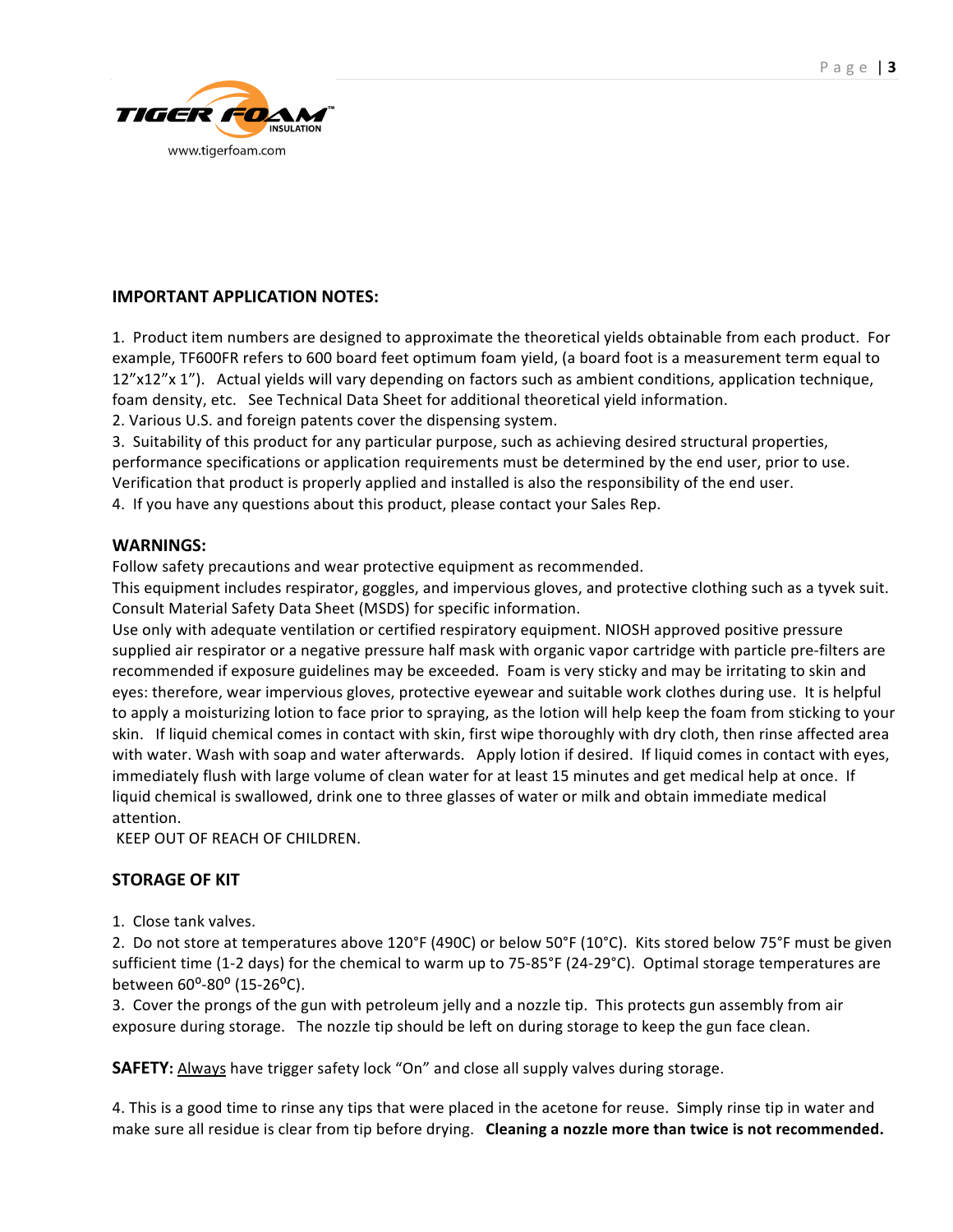

#### www.tigerfoam.com

# 5. Do not remove hoses from tanks. Do not flush or clean hoses with air, water or solvent.

#### **Removing
or
cleaning
hoses
may
compromise
gun
assembly,
which
might
affect
foam
quality.**

The hose and gun is a disposable unit not designed for prolonged storage or continuous re-use. To help extend the
storage
life,
it
is
recommended
to
dispense
a
minimal
amount
of
foam
from
unit
at
least
once
every
3
days to ensure optimum flow of chemical through hoses. Use of contents within 30 days of initial use is recommended. Make certain valves are in upright position when storing, opening them, and operating the unit.

### **REUSE
OF
KIT
AFTER
STORAGE**

1.
Before
disengaging
the
trigger
safety
lock, remove
the
nozzle.

2. Clean off excess petroleum jelly and check that gun face is free from dirt, chemical or other debris. If necessary, use a soft cloth or rag to remove any cured foam or chemical from the gun face. Apply a thin layer of petroleum jelly to cover the face of the gun. This thin layer of petroleum jelly helps keep the seating ports and gun
face
clean.

3.

Follow
the
Set
Up
instructions
at
the
top
of
the
Operating
Instructions.

# **DISPOSAL
PROCEDURES**

### 1.
DO
NOT
INCINERATE
TANKS.

2. After tanks are empty, they must be vented (depressurized). CAUTION: Tanks will still be under pressure. Respirator, protective
eyewear
and
impervious
gloves
MUST
be
worn
during
the
procedure.

With
tank
inverted, slowly open tank valve, point tank AWAY from face and allow pressure to completely vent. This is best done into
a
garbage
receptacle.

CAUTION: Empty tank could contain potential toxic vapor hazard. Respirator, protective eyewear and impervious
gloves
MUST
be
worn
during
the
procedure.

(Consult
MSDS).

3.

DISPOSE
OF
EMPTY
CYLINDERS
ACCORDING
TO
APPLICABLE
FEDERAL,
STATE
AND
LOCAL REGULATIONS. Always
read
all
operating,
application
and
safety
instructions
before
using
any
products.
Use
in
conformance with all local, state and federal regulations and safety requirements. Failure to strictly adhere to any recommended procedures and reasonable safety precautions shall release the manufacturer of all liability with respect to the materials or the use thereof. For additional information contact your Sales Rep.

NOTE: Physical properties shown are typical and are to serve only as a guide for engineering design. Results are obtained
from
specimens
under
ideal
conditions
and
may
vary
upon
use,
temperature
and
ambient
conditions. Right to change physical properties as a result of technical progress is reserved. This information supersedes all previously published data. Yields shown are optimum and will vary slightly depending on ambient condition and particular application. Read all product directions and safety information before use. This product is organic, therefore combustible. Consult local building codes for specific requirements regarding the use of cellular plastics
or
urethane
foam
in
construction.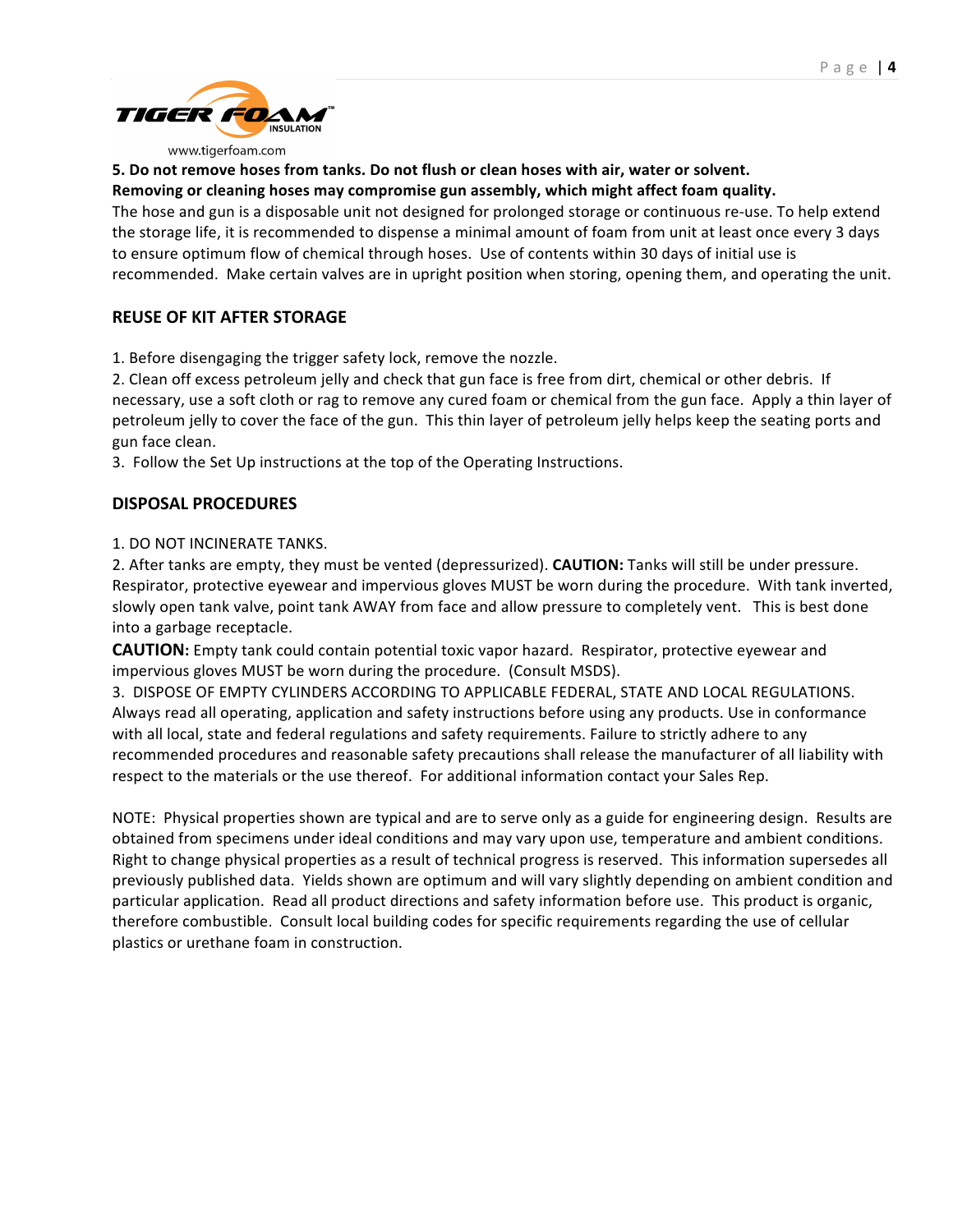

# **Troubleshooting**

● Poor chemical flow- (Note: when injecting foam into an enclosed cavity, it is important to check frequently that *chemical
is
flowing
properly
and
to
replace
any
nozzle
that
has
become
clogged.)* 

This problem could be that tank valves are not fully open or tanks opened in the wrong position, allowing only propellant
gas
to
escape.

Tanks
are
too
cold.

• Slow cure - This problem could be that the unit is out of shelf life, chemical or substrate too cold or the kit is dispensing
off
ratio.

• Dark crunchy foam - This is a sign that the foam has become "A" rich.

The system is off-ratio causing more of the "A" chemical to be sprayed than the "B" chemical.

• **Foam shrinkage within 24 hours** - This is a sign that the foam was sprayed off-ratio and is "B" rich.

• White spongy foam - This is a sign that the foam has become "B" rich.

The system is off-ratio causing more of the "B" chemical to be sprayed than the "A" chemical. Foam that visibly shrinks within 24 hours after application may be an indication of "B" rich foam.

• Sputtering from nozzle - This is a sign of empty tanks, clogged nozzle, or a blockage in the system.

• Lack of expansion in sprayed foam - This problem could be associated with tank temperatures, clogged nozzles
or
spraying
technique.

• Foam leaking from hose connections – Hoses not tightened enough.

# **Solution:
STOP
SPRAYING
and
follow
instructions
below**

1.

Remove
nozzle
and
spray
chemical
into
a
plastic
garbage
bag. Check
to
see
that
both
chemicals
are
being dispensed
from
the
gun
in
approximately
equal
streams.

2. Make sure all valves from the tank to the dispensing unit are fully open.

3. For optimum results, the chemical temperature must be between 75-85°F (24-29°C). During colder months tanks up 1-2 days prior to the application to make sure the core temperature of the tanks have warmed to 75-85<sup>o</sup>F(24-29<sup>o</sup>C), especially if the tanks have recently been transported or stored in an unheated environment.

4. Replace nozzle. If the nozzle has become clogged, the foam may become off-ratio.

5. Make sure tanks are not empty and all valves are fully open. Shake tanks back and forth to determine that they
contain
chemical.

6. When spraying foam, allow a minimum of 1 minute before applying more foam over freshly sprayed foam. Spray in layers of 1-2" thick (2.5-5.1 cm.) with each application. Trying to apply more than 2" (5.1 cm) in a single spray
will
pack
the
foam
and
may
result
in
lower
expansion
and
lower
yields.

7.

Foam
may
be
outdated
and
unusable.

Check
the
expiration
date.

### **LIMITED
WARRANTY:**

The Manufacturer warrants only that the product shall meet its specifications: this warranty is in lieu of all other written or unwritten, expressed or implied warranties and The Manufacturer expressly disclaims any warranty of merchantability, or fitness for a particular purpose. The buyer assumes all risks whatsoever as to the use of the material. Buyer's exclusive remedy as to any breach of warranty, negligence or other claim shall be limited to the replacement of the material. Failure